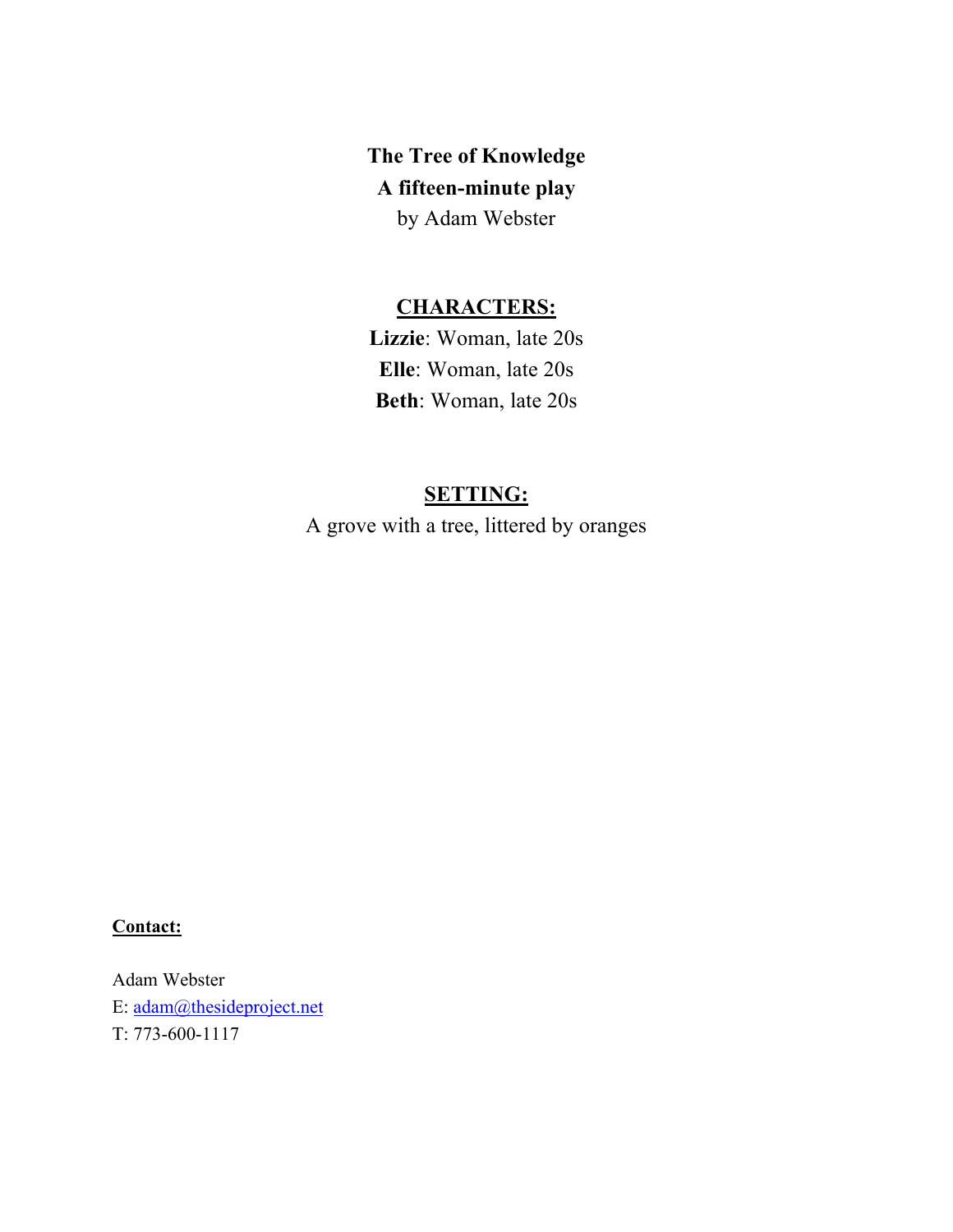## **The Tree of Knowledge**

[AT RISE: Leonard Cohen's "Suzanne" plays. ELLE, mid-20s, dressed as a hayseed sleeps SL at the base of a gnarled tree, littered around are freshly fallen oranges. The tree is a printout of the rightmost third of the Odilon Redon painting "The Buddha" hanging on a dowel from the grid: the other two thirds of the painting hang on two other dowels, one CS, and the leftmost portion (the Buddha) hangs SR, unscrolled. ELLE snores in. Music fades. She exhales, music rises again, until it's established she's snoring the music. LIZZIE, mid-20s, enters, studying a map. She trips over ELLE.]

ELLE:

(Waking with a start) Huh? What? Hmmm? (Sees LIZZIE and immediately closes her eyes and chants): "Ommmmm."

LIZZIE:

Oh, hey, sorry. I. Uh. Is this the tree of knowledge?

ELLE:

(Peers open w/ one eye) Ommmmmmmm. (Closes her eye) Ommmmmmmmmmm.

LIZZIE:

Hello? (Nothing) Hey! (Nothing) Pardon me; I'm sorry to bother you, but quick question?

(ELLE finishes her chant with a bang.)

## ELLE:

OMMM! Proceed.

(LIZZIE shoves map toward her and points to it and then the tree.)

LIZZIE: Tree of knowledge – this it?

ELLE: Where are you trying to get?

LIZZIE: Eurheart. (Pronounced "your heart")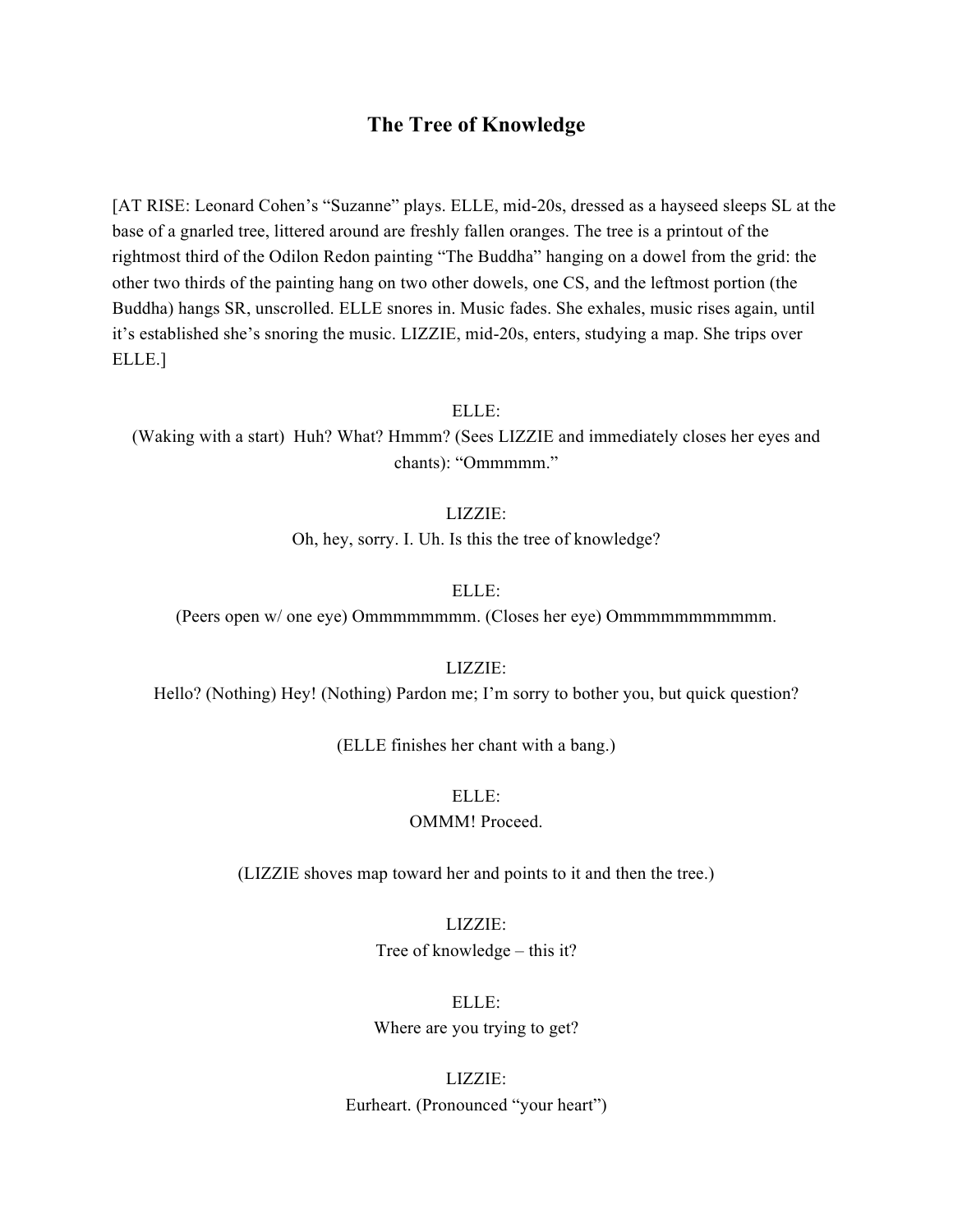ELLE: And what takes you to Eurheart?

LIZZIE: I have some business there.

ELLE: What type of business?

> LIZZIE: Unfinished.

ELLE: It's always that. Or none of mine.

> LIZZIE: It's private.

ELLE: Well, don't let me meddle. [Goes back to chanting] Ommmmmm.

> LIZZIE: But I need your help.

ELLE: You have a map to Eurheart.

### LIZZIE:

## Yes.

## ELLE: Then follow it.

LIZZIE: But I need to know if this is the tree of knowledge.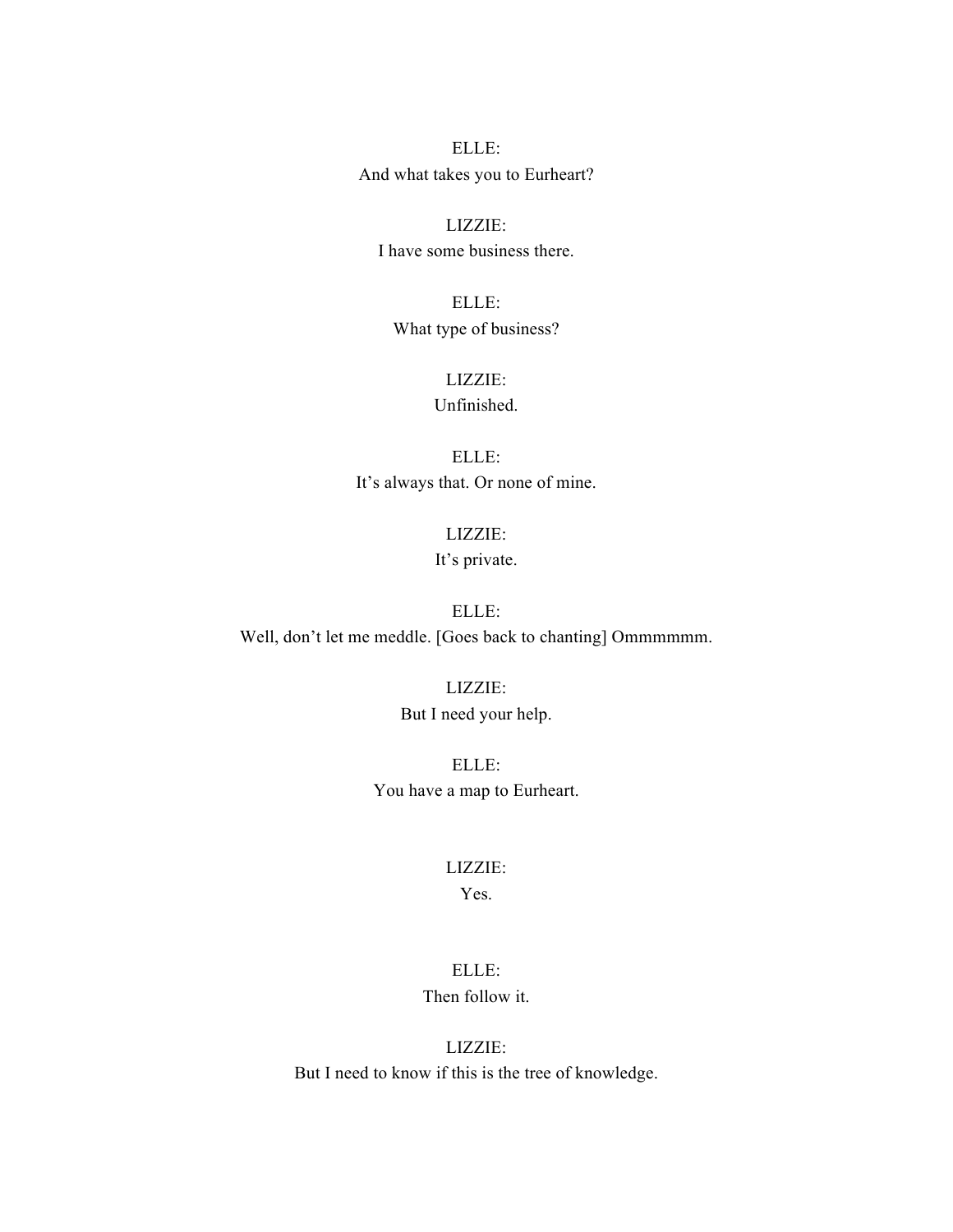This?

LIZZIE:

Yes.

ELLE: The Tree?

LIZZIE:

Yes.

ELLE: Of Knowledge.

> LIZZIE: That's right.

ELLE: I wouldn't know.

LIZZIE: You wouldn't know?

ELLE:

No.

[Beat]

LIZZIE:

(Pushes ahead, map in hand, thrusting it at ELLE) See, it looks like the tree. And here (points) I'm supposed to make a right. Take a right at the Tree of Knowledge, they said.

> ELLE: (Sparks interest) They who?

LIZZIE: (Tries to remember, then gives up) I'm not exactly sure.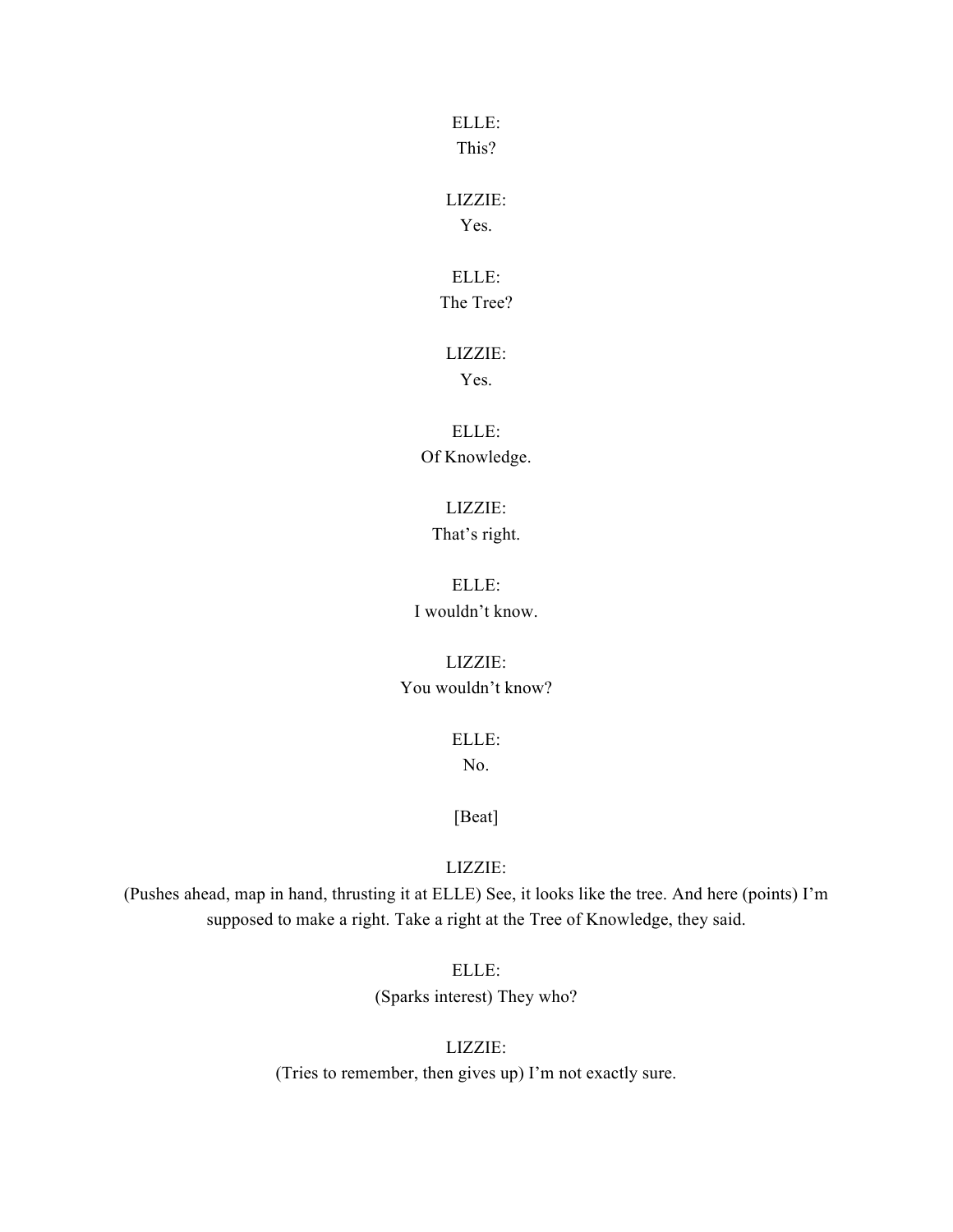### What did they look like?

LIZZIE: They walked… hunched. Pointed a lot. And barked.

ELLE:

## Yelled?

LIZZIE: No, actually barked. But somehow it made sense.

> ELLE: (Correcting) Not really.

### LIZZIE:

Oh, (remembers and instantly wonders if she remembers right) and they didn't have faces.

ELLE:

And yet you took their bark at face value. And ended up barking your own self. But up the wrong tree. Your loss.

### LIZZIE:

What do you mean?

ELLE:

There are no right turns at the Tree of Knowledge.

LIZZIE:

But… (Points offstage right with a question mark shrug)

ELLE:

There are no right turns! There are no right turns, there are no wrong turns. Mainly just a lot of meanderings. At the Tree of Knowledge.

### LIZZIE:

Are you serious?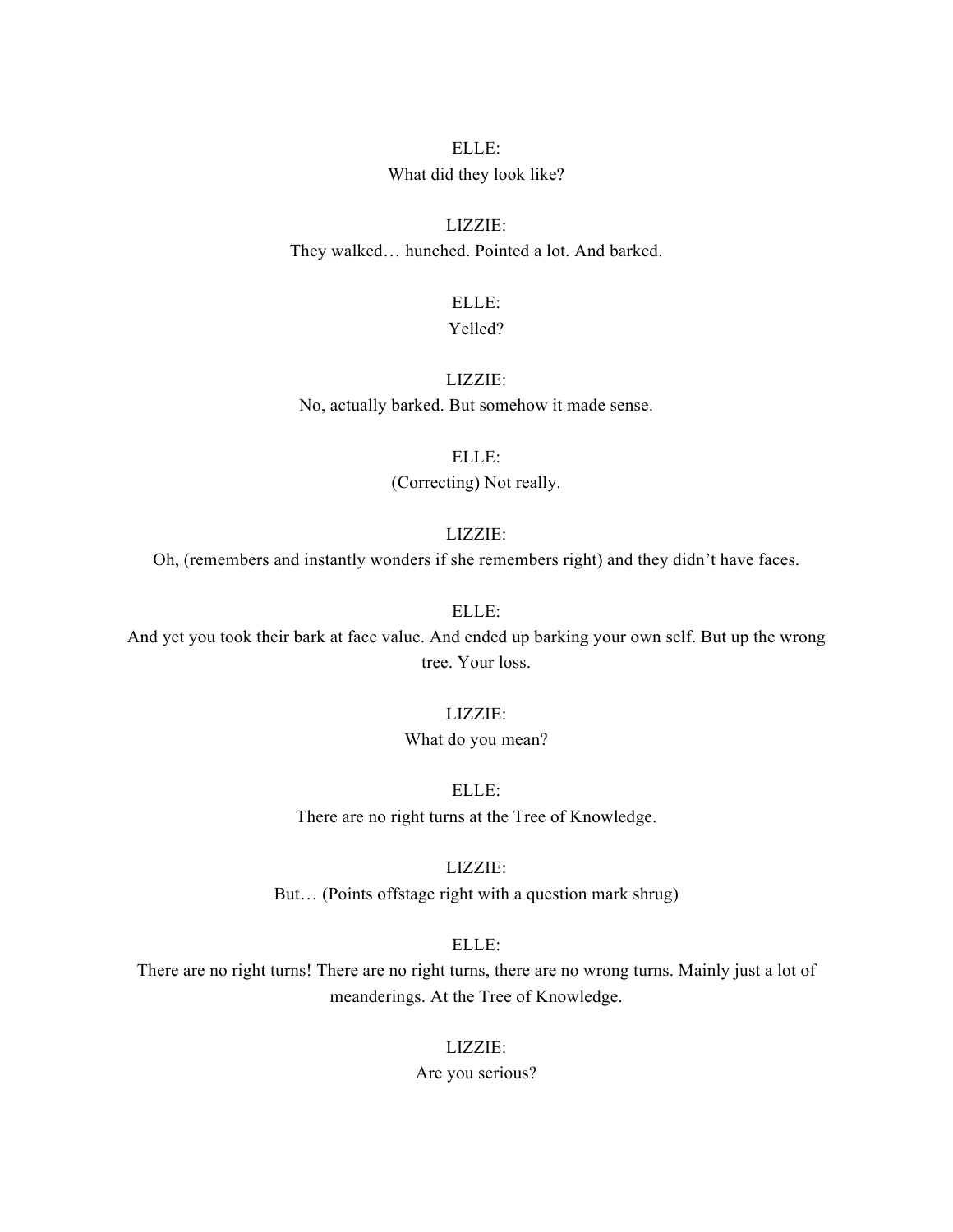[Long pause]

## ELLE: Naw, I'm just shittin' ya.

### [LIZZIE gives a puzzled look.]

ELLE (continued) Dude, I just fell asleep. Meandering my own self. Came by this tree. Took a load off.

> LIZZIE: En route to?

ELLE: En route?

### LIZZIE:

Where were you headed?

ELLE:

Judgement. Next town over, I thought. But it didn't look right. Completely changed; totally different landscape. Been there?

### LIZZIE:

No.

ELLE: I'll bet.

LIZZIE: Not that I know of.

ELLE:

Not a pretty place. I've spent quite a few days sitting in Judgement. Waiting. I go to the mall there. The haberdashery? Always end up waitin' for my ride. (over enunciates): Late.

LIZZIE:

I don't understand.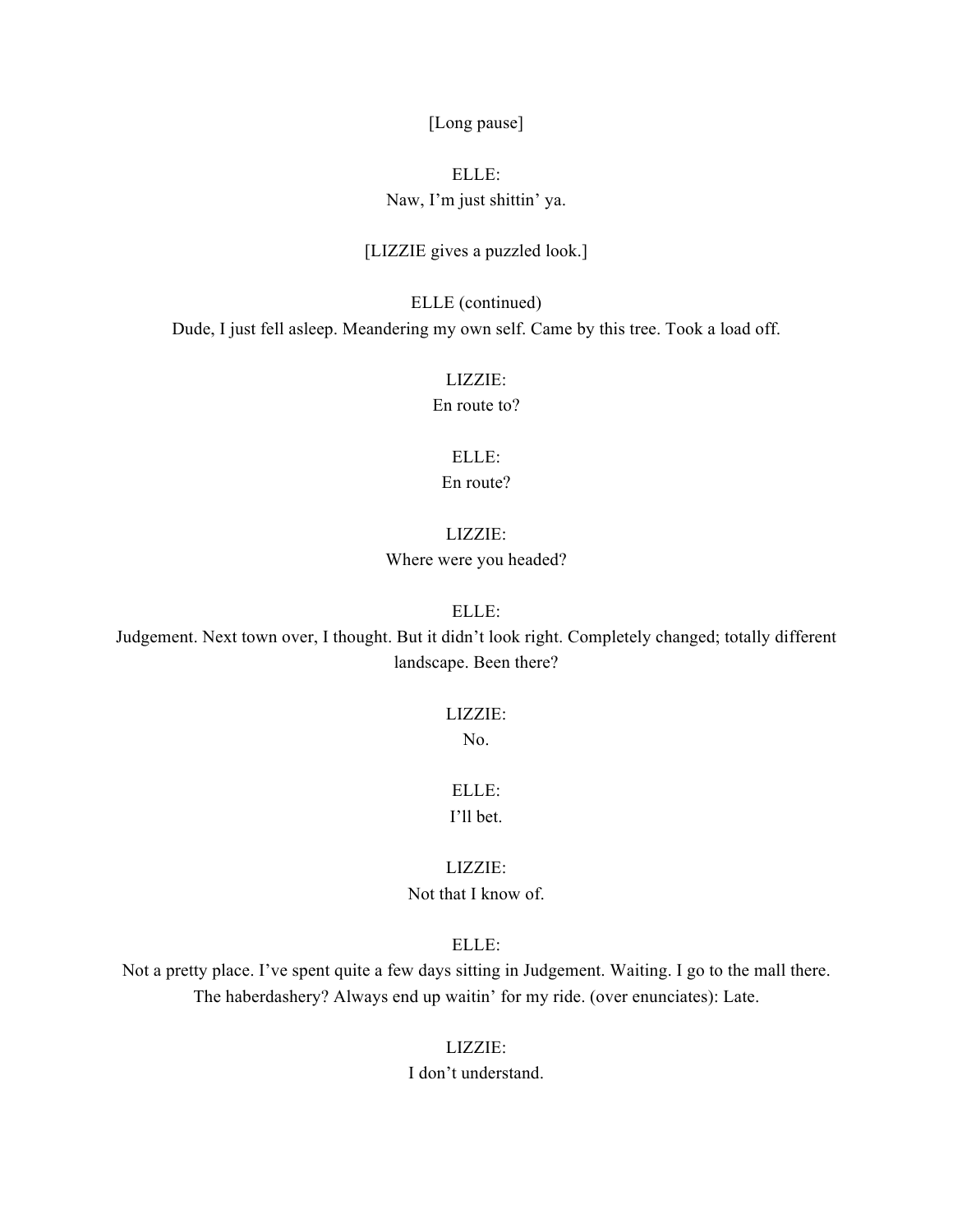Oh, but those faceless barks, they somehow did the trick?

[BETH, a third lady, mid-20s/early 30s, enters, led by a pack of imaginary dogs. She holds their reins in one hand, and her hat on her head with the other. It is a Chinese peasant's hat. In that hat-holding hand, she also has a map.]

### BETH:

Whoa, godammit. Hold up. Brake! [They, apparently, do.] Whew! [Notices ELLE and LIZZIE] How's it going?

### BETH:

(To one dog) Riley, I swear, you piss on that tree – Tree of knowledge, am I right? – Riley, STEP. BACK. RIGHT. NOW. (To another) Charlie? What did I just tell Riley? If he can't piss, you can't piss. [To ELLE and LIZZIE] Dogs! Right?

ELLE:

(Aside to LIZZIE) Not really.

### BETH:

Riley. You already went! You just went! [waits for dog's reaction.] Well, shit elsewhere. Charlie! Not right at the base of the Tree of Knowledge. (turns to ELLE and LIZZIE) Tree of Knowledge, am I right? [Quickly turns back to where the dogs were.] Charlie! Riley! Hey! Get back here! Hey! Dammit. Stranded. Yet again.

[ELLE and LIZZIE stand dumbfounded.]

BETH (cont.) Hello? Can a girl get a hand? I'm not from these parts.

> ELLE: Which "parts" are you from?

BETH:

Broken parts. Left over parts. The extra screw on a do-it-yourself kit.

### LIZZIE:

Some assembly required?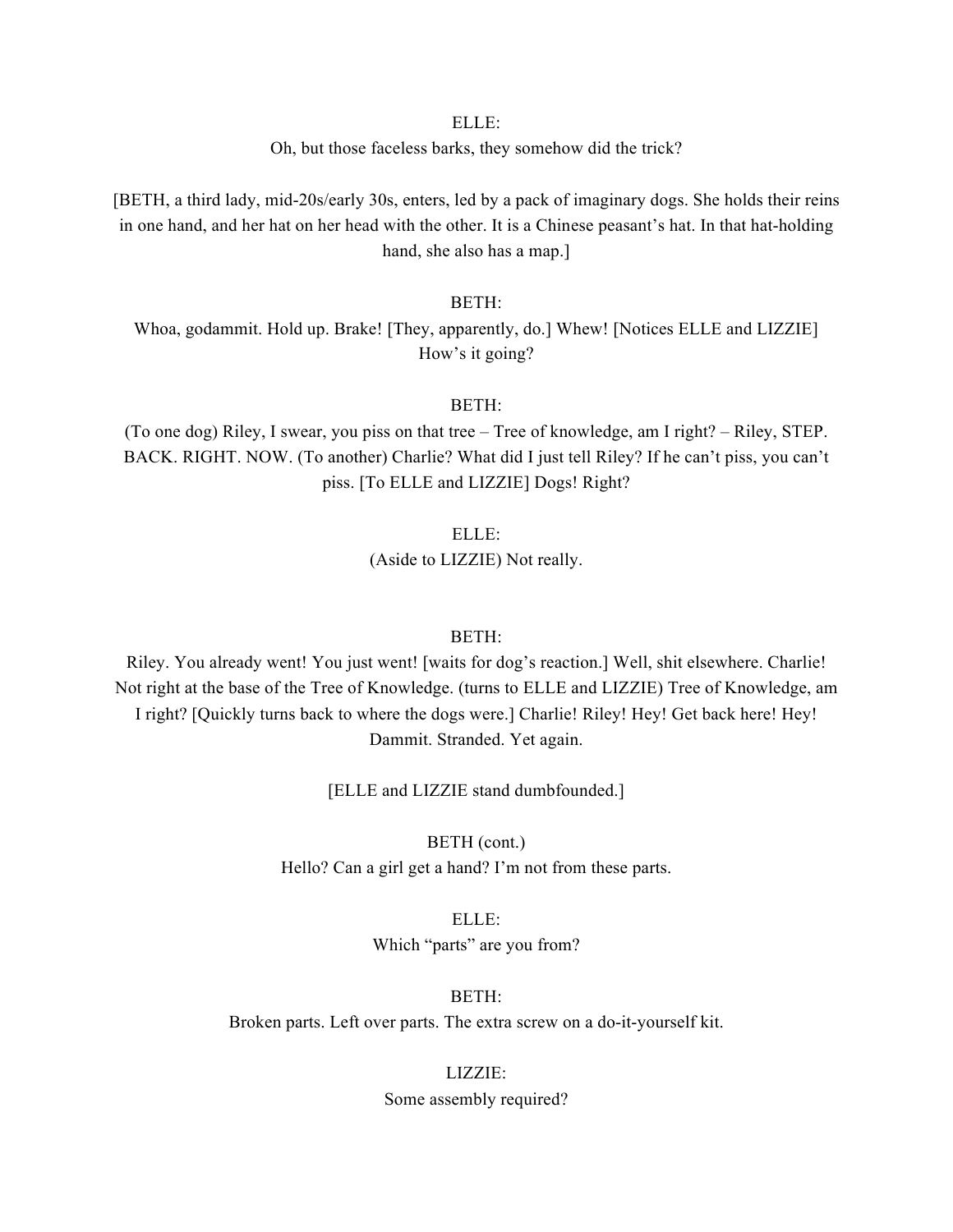### BETH:

(Suddenly hurt) If you think so.

### LIZZIE:

(apologetic) No! I don't think so. I thought you were … I was only playing along.

### BETH:

Well, play along on the game we call "Deciphering Mr. Google Maps" (Thrusts the map out) That looks just like this tree, right?

### ELLE:

I don't know.

### BETH:

You don't know?

### ELLE:

No.

## BETH: Is this the Tree of Knowledge?

### LIZZIE:

## We don't know.

BETH: Well, then, I'll take that as a no. (pause) Get it?

### ELLE:

### (Blank)

### BETH:

Well, see, if it was the tree of knowledge, you'd know. See? (Beat) Knowledge. (Shakes head: no?) It'll come to you later.

> LIZZIE: Where are you headed?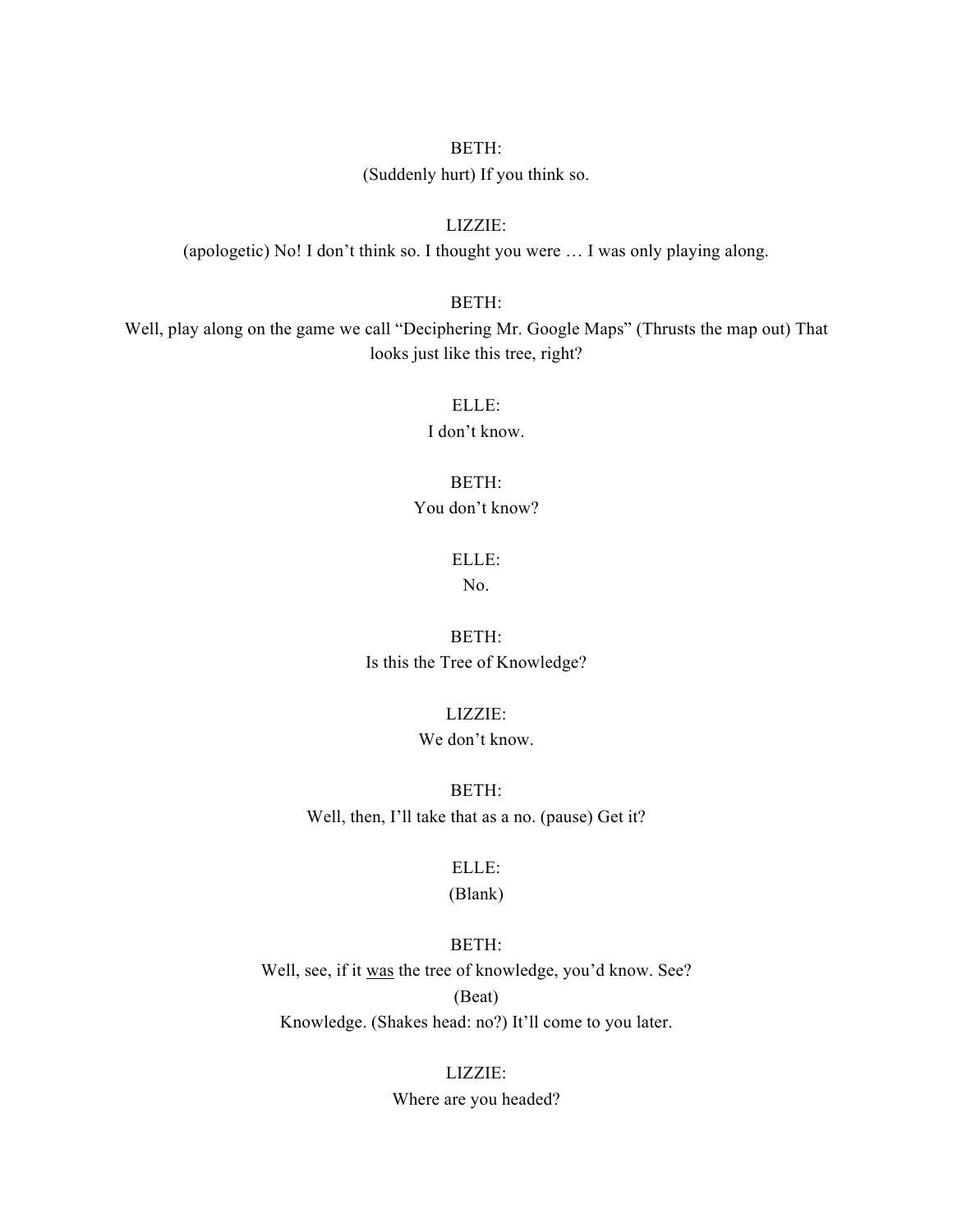BETH: Nowhere.

ELLE: And where is that?

BETH:

In Particular.

LIZZIE: Particular County?

BETH: Yes, heard of it?

ELLE: You're there.

BETH: In Particular? Or Nowhere?

LIZZIE: It sure feels like Nowhere.

BETH: But is it the right Nowhere? Nowhere in Particular?

> ELLE: Well, it doesn't seem all that specific.

## BETH:

Nonsense. That Tree. That tree looks very particular. Here (shoves map in their faces) Does that not look like this tree. The Tree of Knowledge. At that tree, I'm supposed to take a wrong turn.

LIZZIE:

There are no wrong turns at the Tree of Knowledge. Only meanderings. [nods to ELLE: *Did I get that right?*]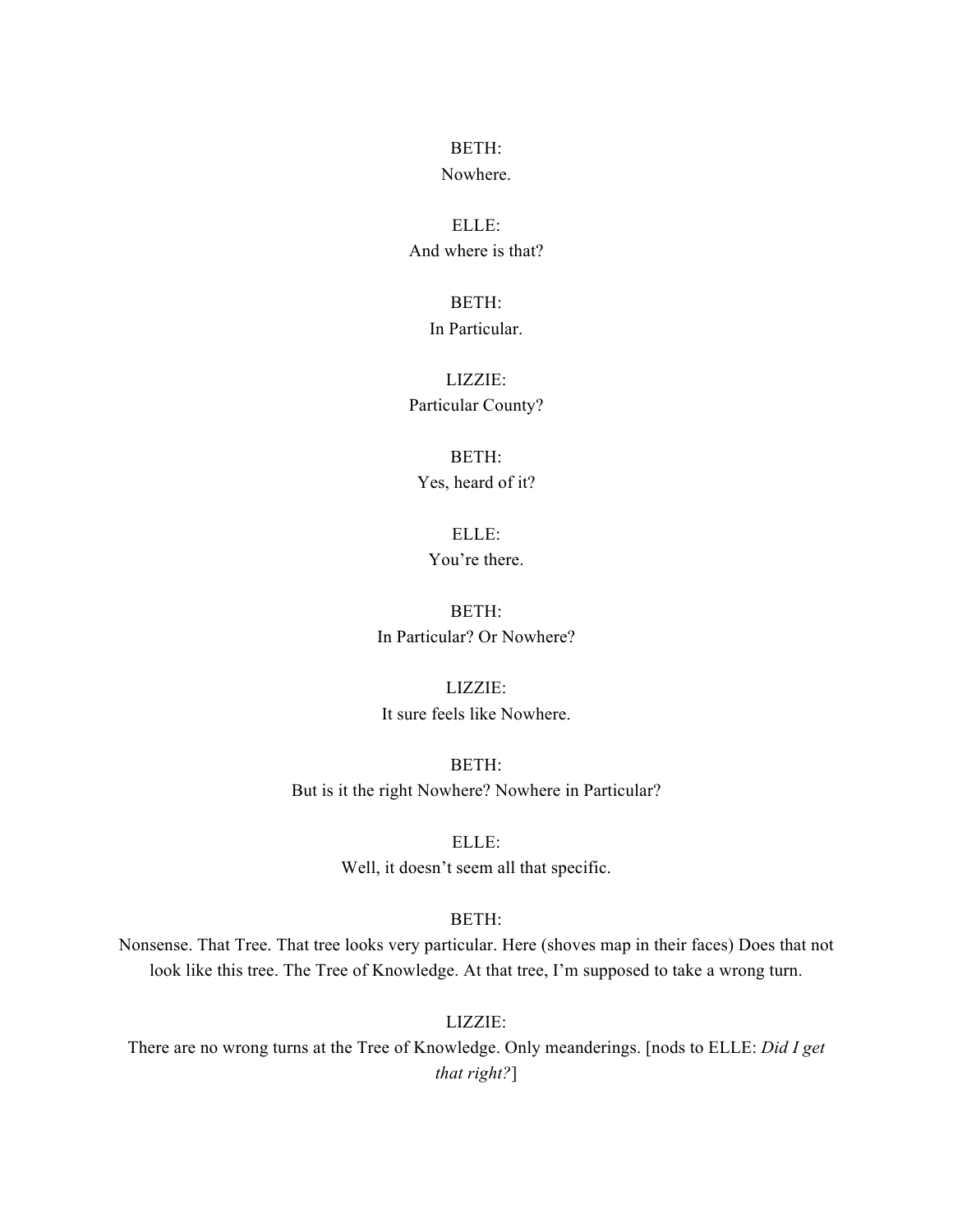### And naps.

## BETH:

No, look. Clearly, my directions say, Head West on Beaten Path 4.5 miles; Bypass Judgement, .1 miles, Wrong turn, Tree of Knowledge, 20 miles, Follow Particular signs. End: Nowhere.

LIZZIE:

Well, I haven't seen any Particular signs.

ELLE: No one sees any Particular signs.

LIZZIE: Or signs for anything in Particular.

BETH:

Well, I need to find signs for Nowhere.

ELLE:

Those, I have seen. All over. Just not when I'm looking for them.

BETH:

Yeah, well, I need to find them soon; night's coming.

[Lights fade, rapidly into nighttime. BETH and LIZZIE confused and fearful. ELLE nodding: *This always happens.*]

> BETH: Look, it's getting so dark.

LIZZIE: Does the night always come so quickly around here?

ELLE:

Yes.

BETH: Does the dawn do the same?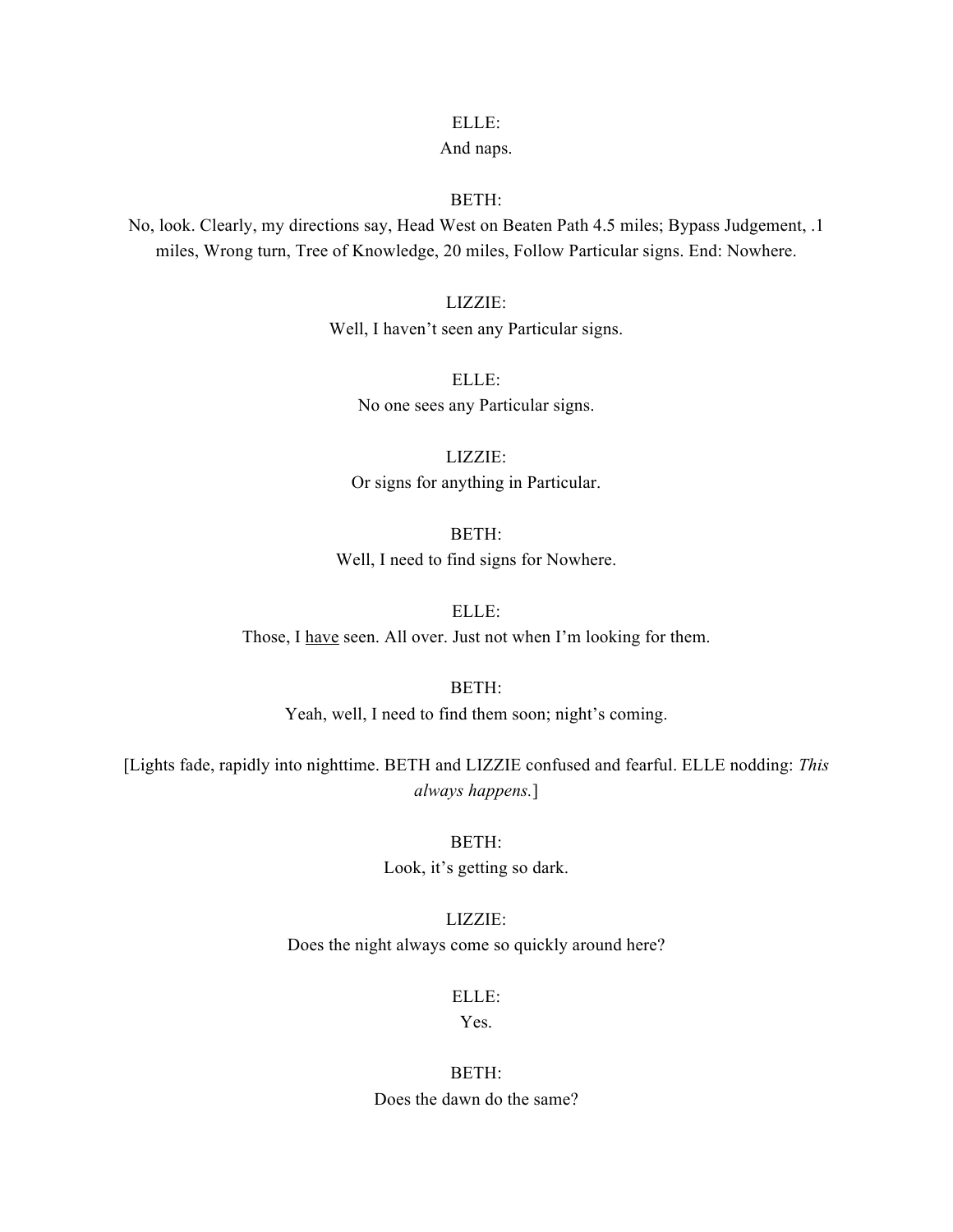If only. It just sorta creeps up on ya. Little by little.

LIZZIE: Sorta like the waxing moon.

BETH:

Oh, yeah, Like how inch by inch by inch, night by night, it reveals a little more and more of itself?

LIZZIE: Exactly. At the beginning of its cycle, I call it thumbnail moon. The tip.

> BETH: (understanding) How it's only a sliver of its possibilities.

> > ELLE:

And on the nights you forget to mark its progress, when you next take note of it, it's completely changed. Full, blossomed.

BETH:

Or, when it's a grapefruit moon, and you forget to take note.

LIZZIE:

And it's back to thumbnail.

ELLE: Sliver.

LIZZIE: Of its possibilities.

BETH: What's with the sadness all of a sudden?

ELLE: Well, it is mournful, the passing of the time.

BETH:

For you, maybe?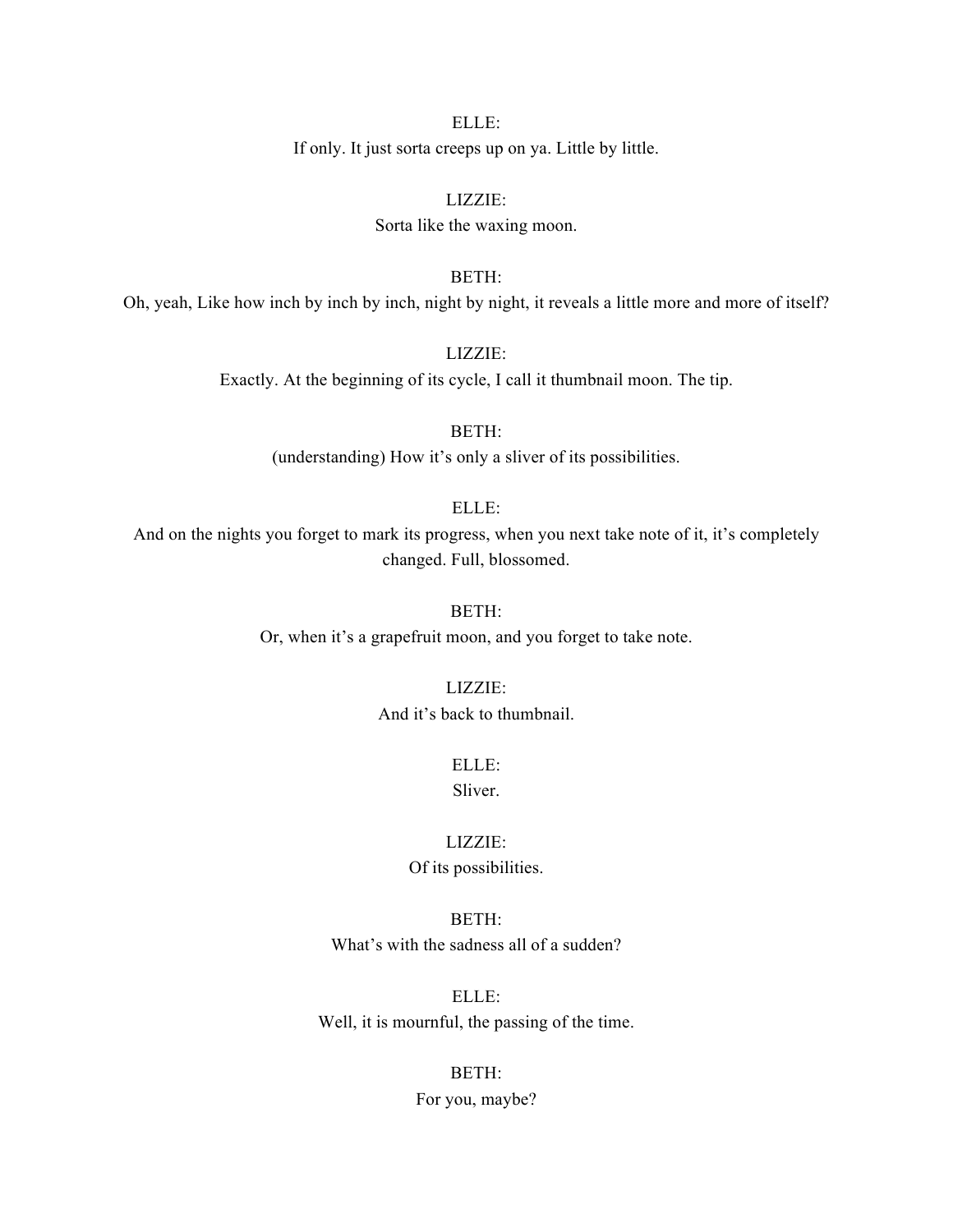LIZZIE:

And me.

## BETH:

And you, then.

## ELLE:

Not you?

## BETH:

No. ELLE: Just us, then?

## LIZZIE:

And the moon!

BETH: No, not for the moon.

## LIZZIE:

How not?

## BETH:

The moon is always full. It's only showing us a sliver. It doesn't mean it's not full.

LIZZIE: But why would it hide from us?

# ELLE:

Hide its beauty?

BETH: It's showing it to someone else.

## LIZZIE:

It can't be –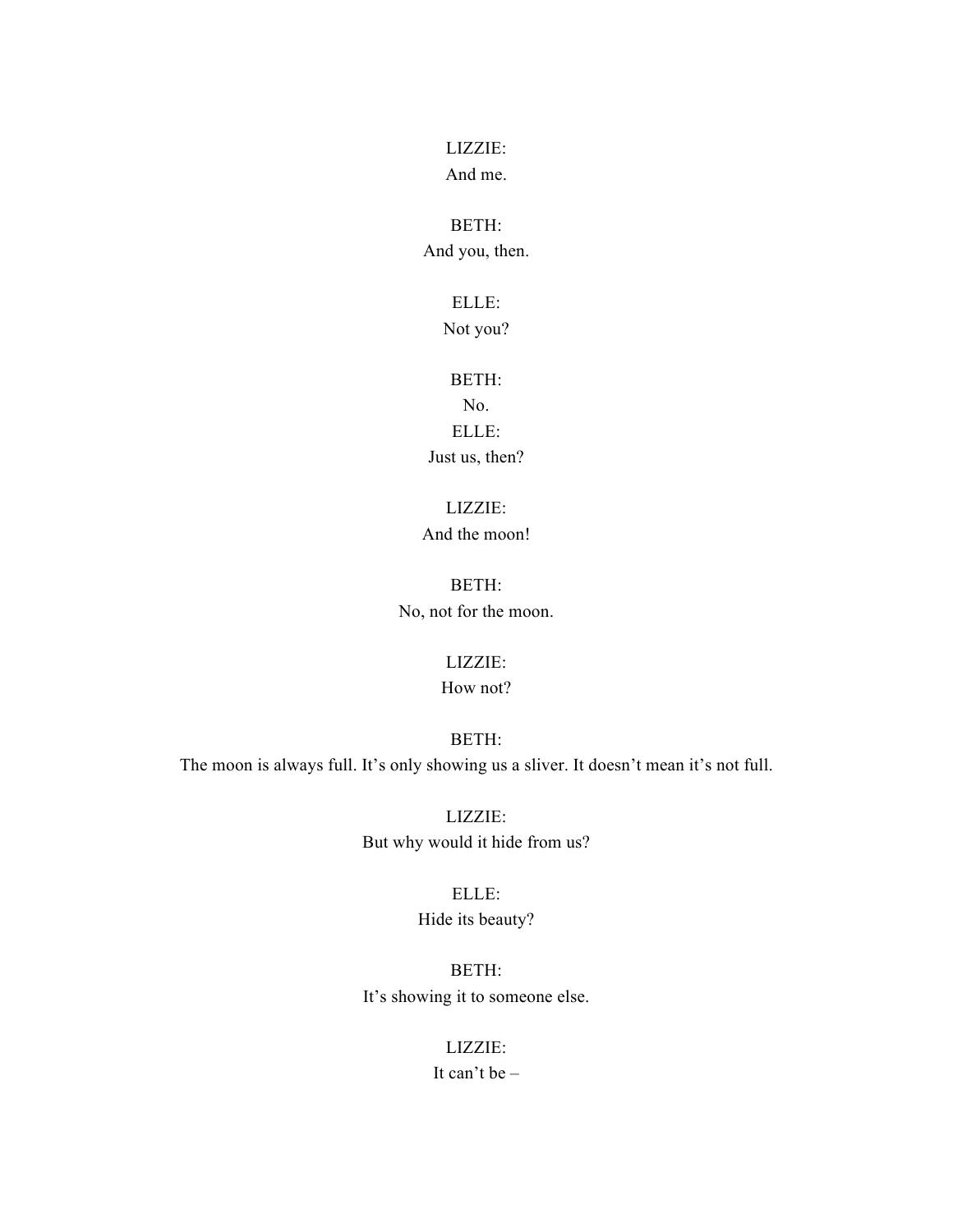### – all things to all people.

### BETH:

No, that's exactly what it can be. What it is.

[All three look again to the sky, and start scouring it for the Moon. They cannot locate it.]

# LIZZIE:

It's moved!

## ELLE: It's escaped!

LIZZIE: (notices the dowel) What is that?

### BETH:

## I don't know.

ELLE: Has that been here the whole time?

LIZZIE: It can't have been. We would have noticed it.

> ELLE: Surely, in the daylight.

LIZZIE: And definitely by the moonlight.

BETH: And yet, no. Only now, in the darkness.

## ELLE: But it has been here?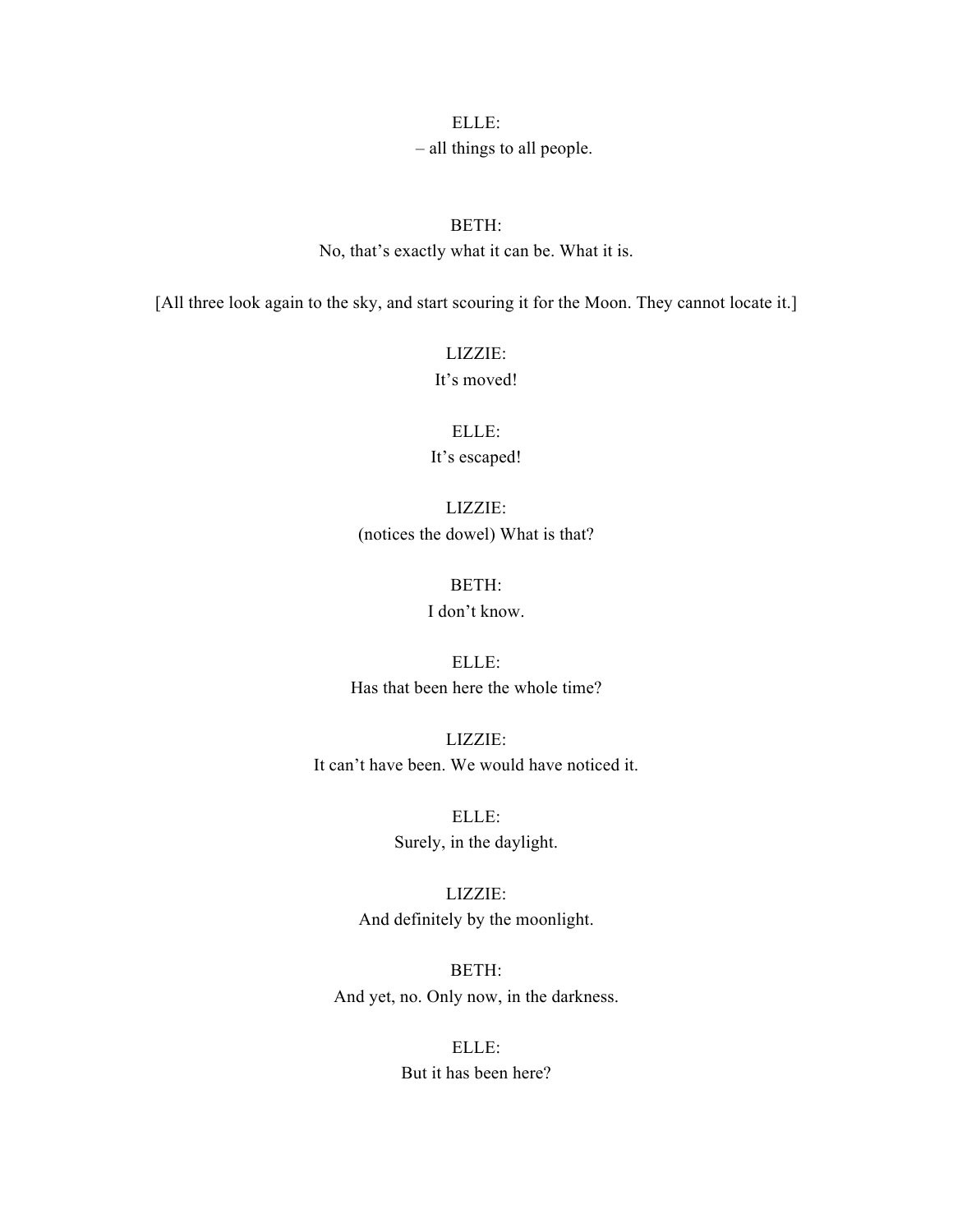BETH:

Well, it didn't just spring up.

LIZZIE: On second thought, maybe I did notice it.

BETH:

Yeah, I think I did see it when my dogs were sniffing around.

ELLE: Now that I remember rightly, I thought it was an errant branch.

> BETH: Perhaps that's what it is.

[They go to it and unscroll it, revealing the Buddha portion. They clip it to the ground so it remains unfurled.]

ELLE:

What is it?

BETH:

Who is it?

LIZZIE: It looks like my dad.

> ELLE: Really?

LIZZIE:

No!

ELLE: Wait, there's something written on the back.

[She goes to the back and reads it. It comes out as a voiceover of the Buddha.]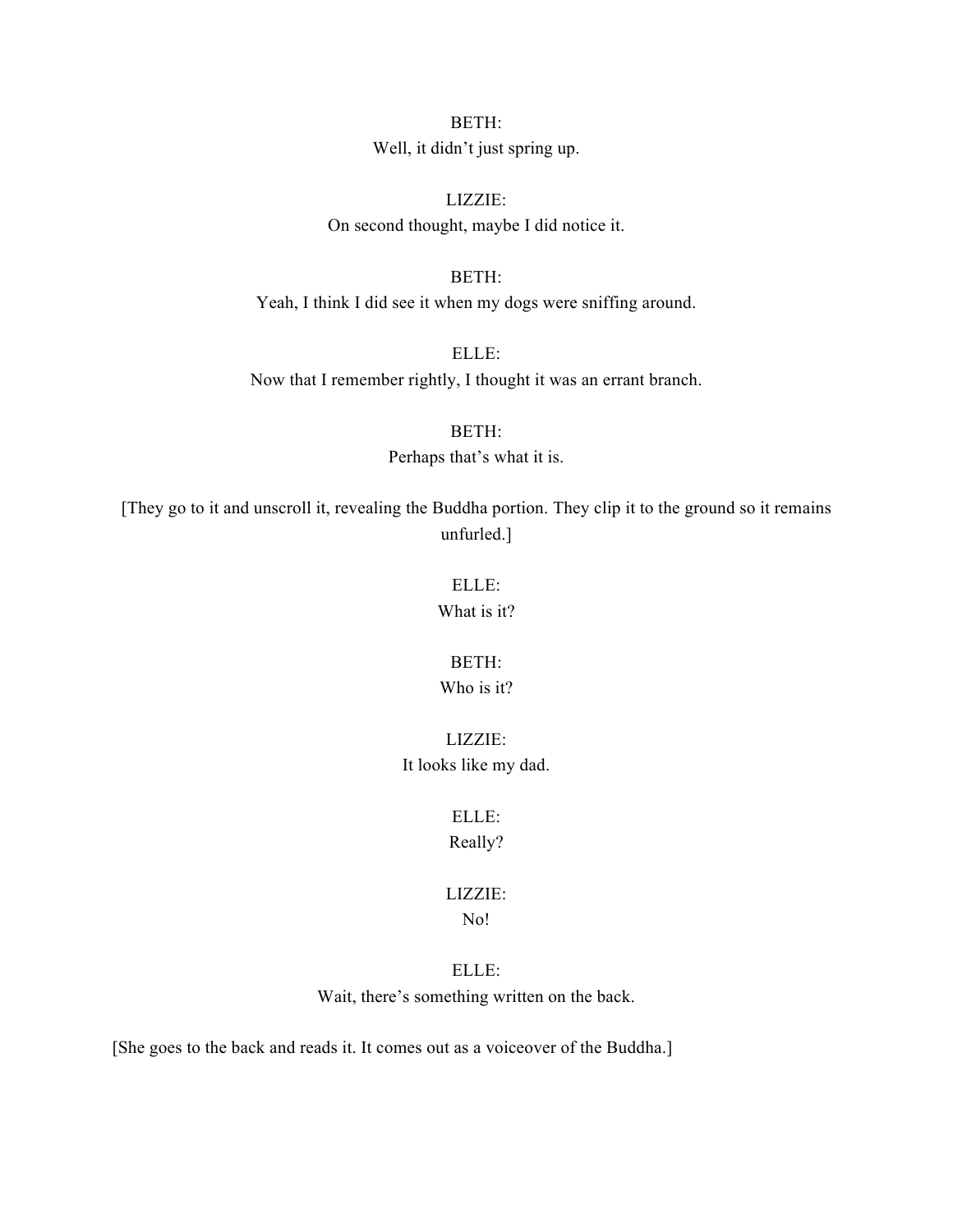### VOICEOVER:

Enlightenment is like the moon reflected on the water. /

The moon does not get wet, nor is the water broken.

Although its light is wide and great, / The moon is reflected even in a puddle an inch wide. The whole moon and the entire sky / Are reflected in one dewdrop on the grass. *– Dogen*

LIZZIE:

Much better than we said it.

ELLE: Do you think he was listening? BETH: Who?

> ELLE: Whoever that is!

LIZZIE: I don't think he necessarily said it.

BETH:

It was more like the wind.

ELLE: Well, then the wind. Was he listening?

> BETH: The wind is male?

> > ELLE:

It's more disturbing to you the wind's a male than the fact that we just heard it speak?

LIZZIE:

Well, gender, and vocalizations aside, does it not seem odd to have this shrine in the middle of Nowhere?

> BETH: Have we established that this is Nowhere?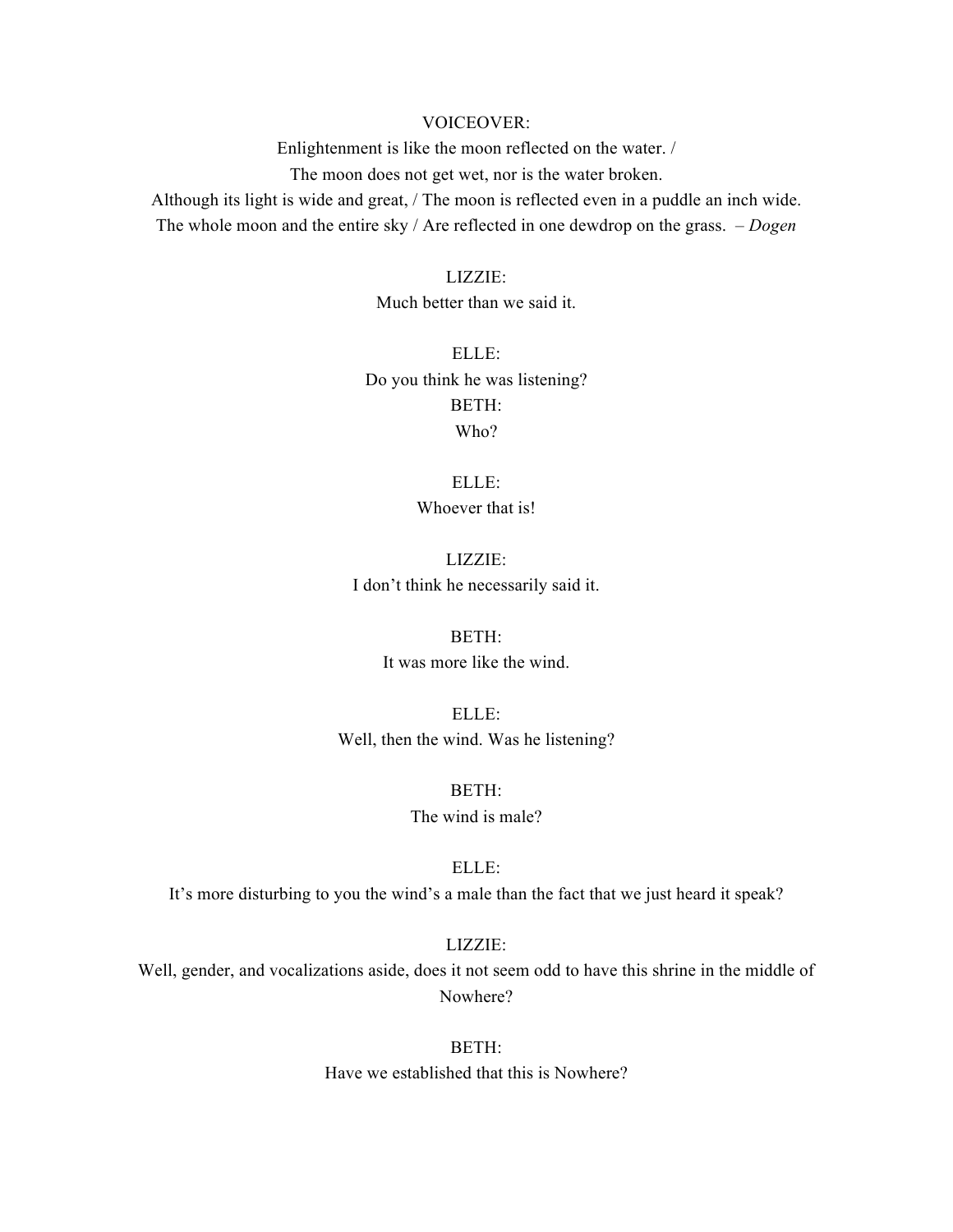### Shrine? Is this all some shrine?

[LIZZIE goes to the back of the centerstage panel.]

LIZZIE: Look! It's just another scroll.

> ELLE: Anything on the back?

### LIZZIE:

Yeah. Another poem. (reading) Whether you are going or staying or sitting or lying down, / the whole world is your own self. / You must find out / whether the mountains, rivers, grass, and forests / exist in your own mind or exist outside it. / Analyze the ten thousand things, / dissect them minutely, / and when you take this to the limit / you will come to the limitless, / when you search into it you come to the end of search, / where thinking goes no further and distinctions vanish. / When you smash the citadel of doubt, / then the Buddha is simply yourself. *– Daikaku*

BETH:

Is nothing here real?

### LIZZIE:

## Define real.

ELLE: Everything's real. It just isn't what it appears to be.

LIZZIE:

Well, the tree is. Whether it's the tree of knowledge or not, it's still real.

## BETH:

(scrutinizes it) Uh, no.

ELLE:

It has to be, I was leaning against it.

LIZZIE: She's right. When I came, it was propping her up.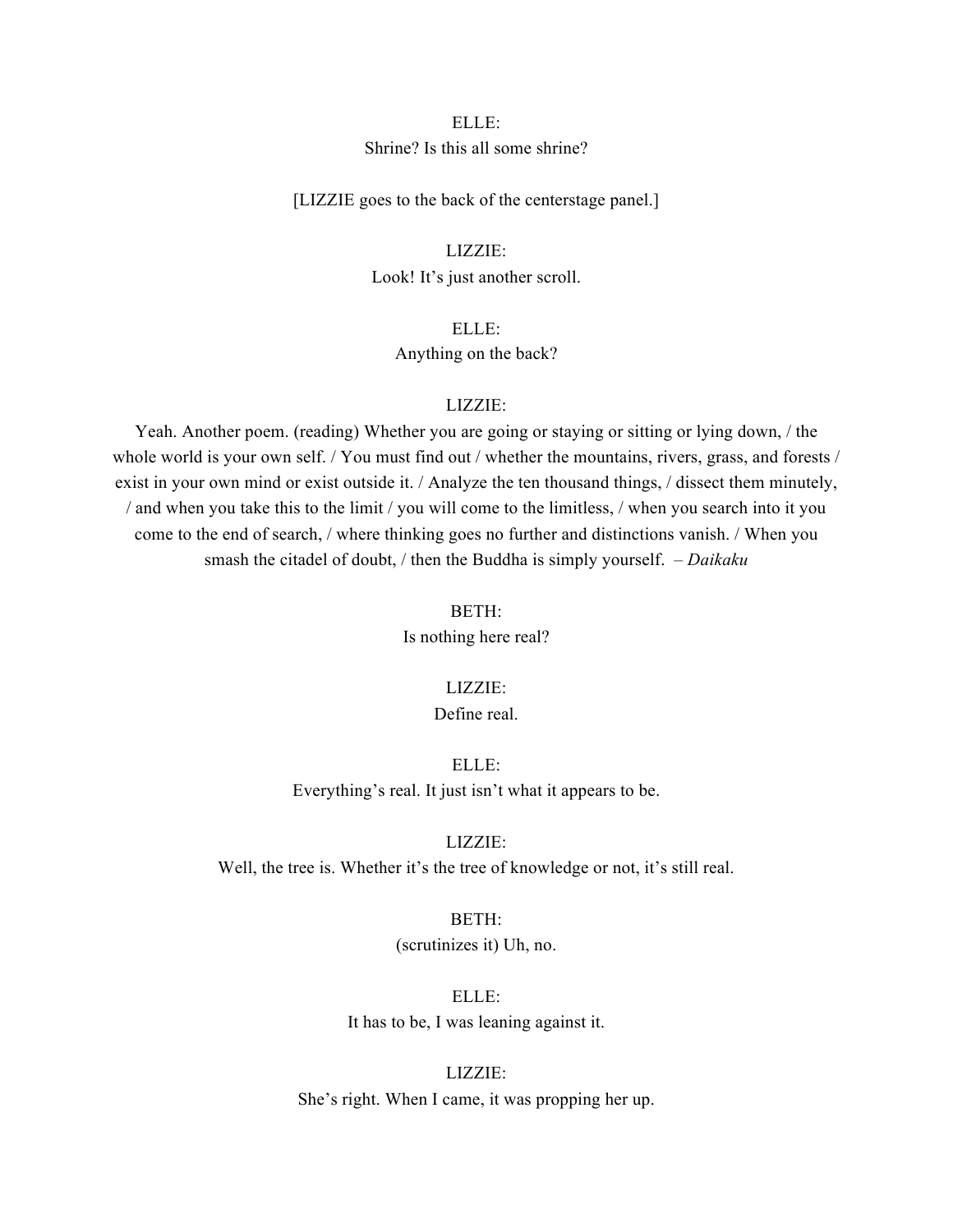### BETH:

Well, I don't know what to tell ya. Paper. (flicks at it) Merely paper.

LIZZIE: Well, yeah, technically, that's all a tree is as well.

### ELLE:

### To an extent.

### BETH:

## Thumbnail moon.

[ELLE goes to the back of the tree panel.]

## LIZZIE:

### Well?

### ELLE:

### More words.

(reading): *Where beauty is, then there is ugliness; / where right is, also there is wrong. / Knowledge and ignorance are interdependent; / delusion and enlightenment condition each other. / Since olden times it has been so. / How could it be otherwise now? / Wanting to get rid of one and grab the other / is merely realizing a scene of stupidity. / Even if you speak of the wonder of it all, / how do you deal with each thing changing? –* Ryokan

## LIZZIE:

Like the moon.

## ELLE: Like the landscape.

### BETH

### Like the directions.

ELLE:

(realizing) We haven't even introduced ourselves. How do you go through the most profound